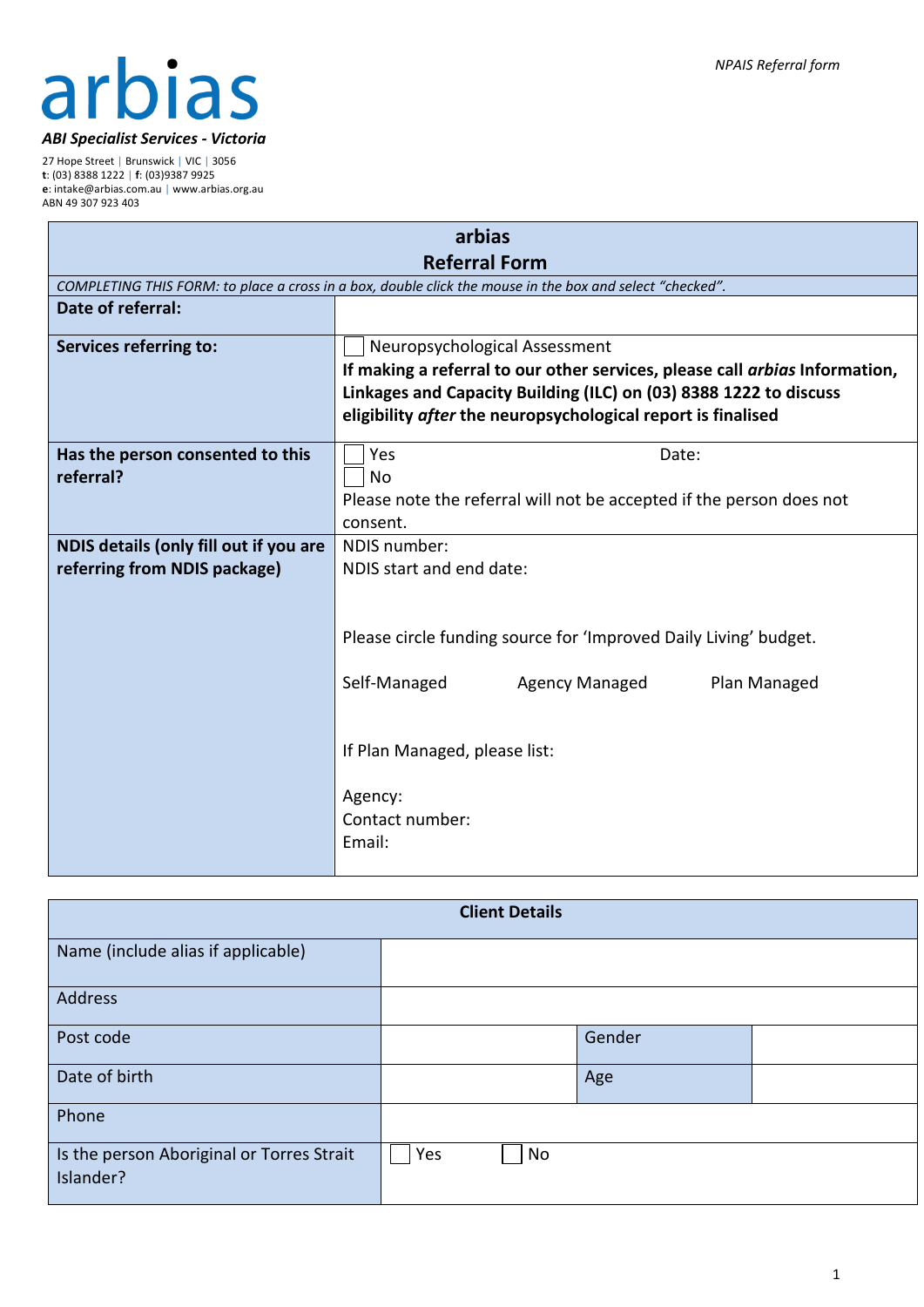| Country of birth                                                        |                                               |     | Nationality                                         |  |
|-------------------------------------------------------------------------|-----------------------------------------------|-----|-----------------------------------------------------|--|
| Interpreter required?                                                   | Yes                                           | No  |                                                     |  |
|                                                                         |                                               |     | If Yes, please list what language or sign language: |  |
| Describe the clients current living                                     |                                               |     |                                                     |  |
| situation (type of accommodation,<br>duration of residence, alone, with |                                               |     |                                                     |  |
| partner etc)                                                            |                                               |     |                                                     |  |
| Is there any support provided at current<br>accommodation?              | Yes                                           | No  |                                                     |  |
|                                                                         | If Yes, please provide details:               |     |                                                     |  |
| Can the person read and write?                                          | Yes                                           | No  | Comments                                            |  |
|                                                                         |                                               |     |                                                     |  |
| Does the client have any social supports?                               |                                               |     |                                                     |  |
| (Friends, family members, case worker<br>etc)                           |                                               |     |                                                     |  |
|                                                                         | <b>Emergency Contact Details</b>              |     |                                                     |  |
| Name and relationship to client                                         |                                               |     |                                                     |  |
| <b>Address</b>                                                          |                                               |     |                                                     |  |
| Phone                                                                   |                                               |     |                                                     |  |
|                                                                         | <b>Referrer Details</b>                       |     |                                                     |  |
| Name and organisation                                                   |                                               |     |                                                     |  |
| Address                                                                 |                                               |     |                                                     |  |
| Phone/Mobile                                                            |                                               | Fax |                                                     |  |
| Email                                                                   |                                               |     |                                                     |  |
| Please outline your current role with the<br>client:                    |                                               |     |                                                     |  |
|                                                                         |                                               |     |                                                     |  |
|                                                                         |                                               |     |                                                     |  |
|                                                                         | <b>Details of ABI (Acquired Brain Injury)</b> |     |                                                     |  |
|                                                                         |                                               |     |                                                     |  |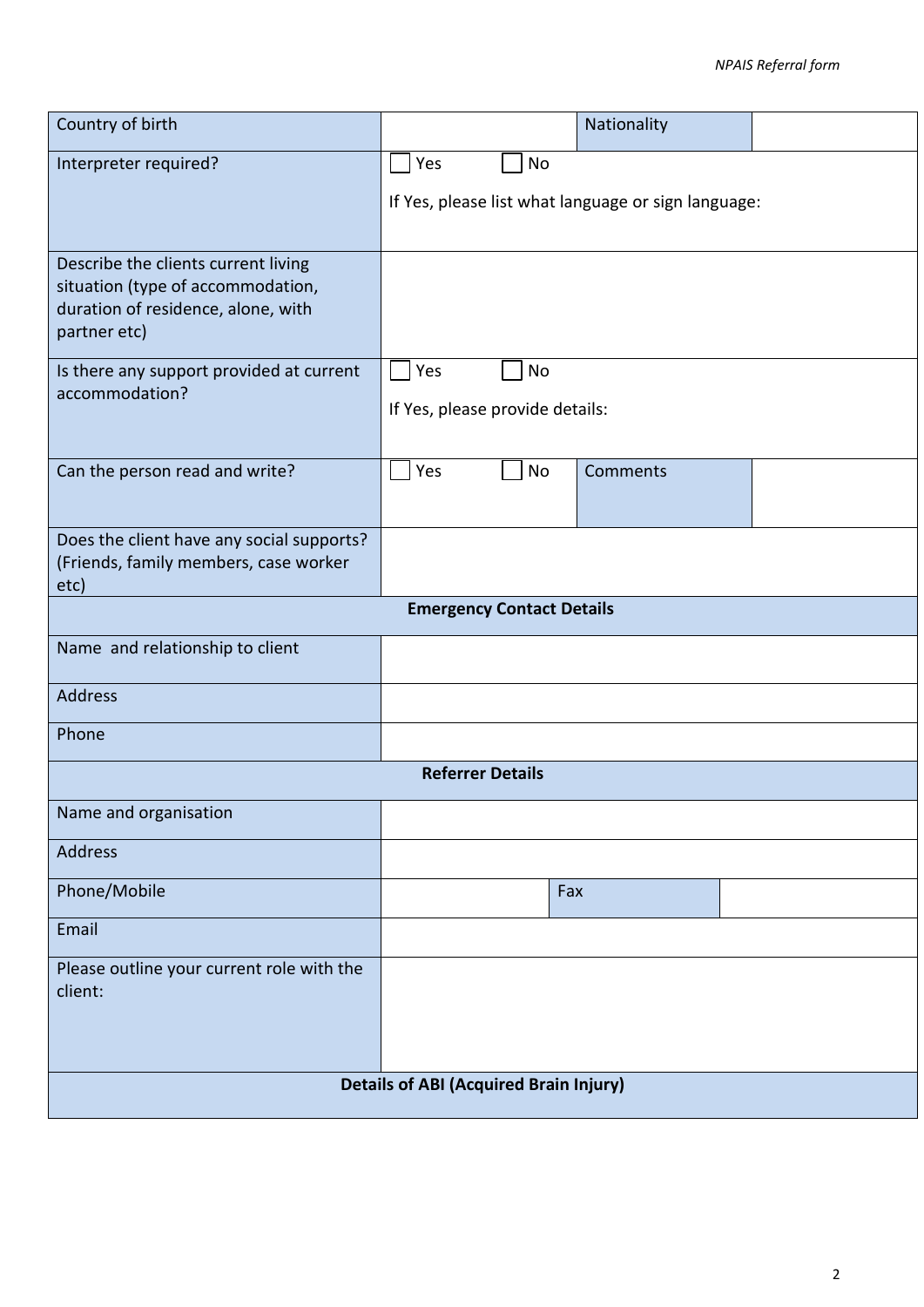| Stroke<br><b>Brain Infection</b><br><b>Brain Tumour</b><br>Traumatic (MVA/Falls)<br><b>Assaults</b><br>Alcohol related<br>Other (please specify) | Hypoxic (reduction of oxygen)<br><b>Brain Surgery</b><br>Epilepsy<br>Suicide Attempts/ Blood Loss<br>Professional fights<br>Substance related |
|--------------------------------------------------------------------------------------------------------------------------------------------------|-----------------------------------------------------------------------------------------------------------------------------------------------|
|                                                                                                                                                  | <b>General Information</b>                                                                                                                    |
| Please state the client's current source of<br>income:                                                                                           |                                                                                                                                               |
| Is there a Legal Guardian or<br>Administrator?                                                                                                   | Yes<br>No                                                                                                                                     |
| Please provide name and contact details:<br>*Please note for NPAIS referrals, Guardian MUST<br><b>SIGN Referral declaration</b>                  |                                                                                                                                               |
| Employment/Education                                                                                                                             | Highest educational achievement (year level):<br>Current occupation and duration:                                                             |
|                                                                                                                                                  | Previous employment history:                                                                                                                  |
| Psychosocial History                                                                                                                             | Please provide relevant information on the person's marital status,<br>relationships, family etc                                              |
| <b>Recreational interests</b>                                                                                                                    |                                                                                                                                               |
| Legal status                                                                                                                                     | None<br><b>Bond</b><br>Parole<br>CCO/CBO - Please attach a copy<br>Child custody/ family dispute<br>Other (please specify)                    |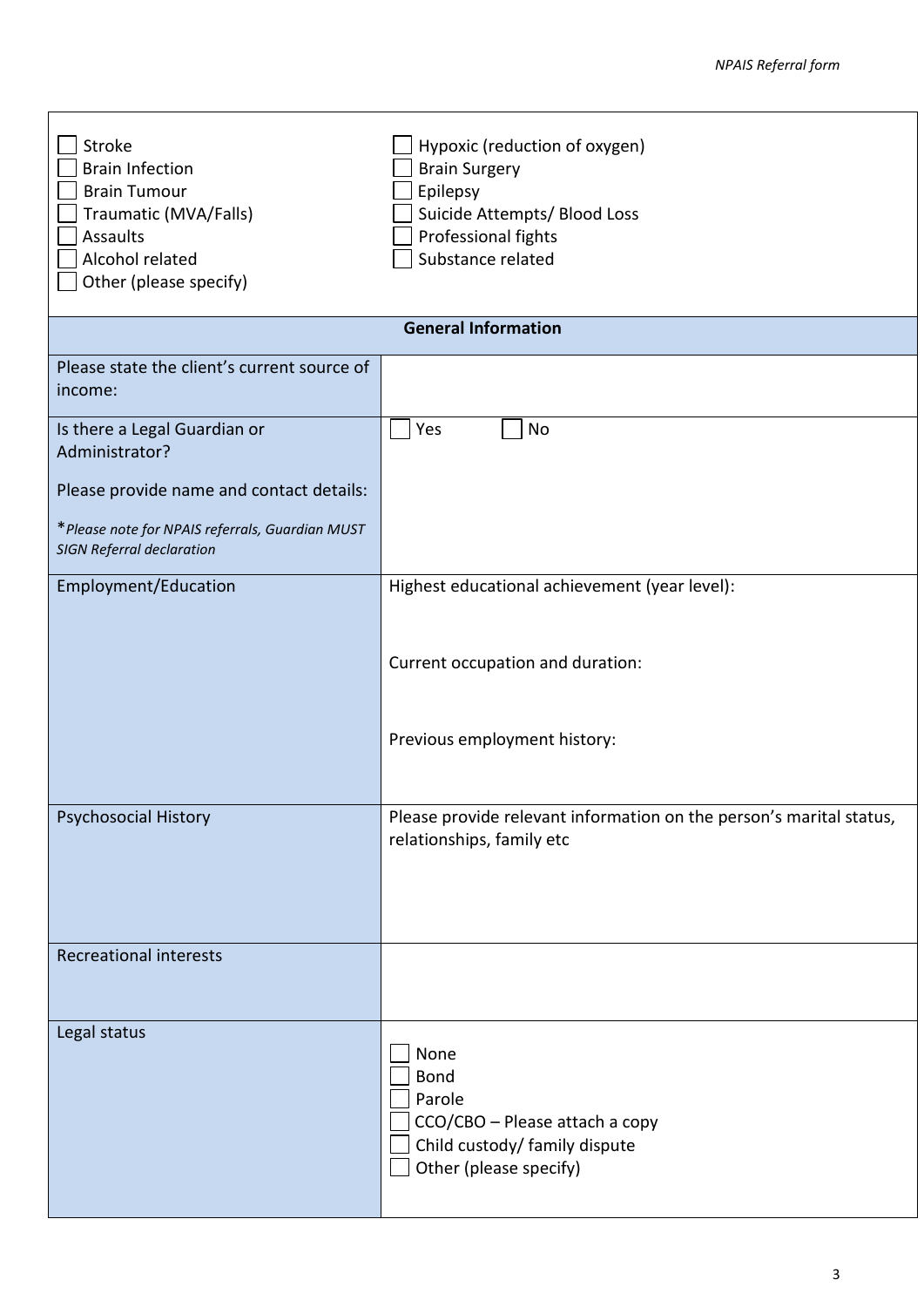|                                                       | Specify details of above: |
|-------------------------------------------------------|---------------------------|
|                                                       |                           |
|                                                       |                           |
|                                                       |                           |
|                                                       |                           |
| <b>Medical information</b>                            |                           |
|                                                       |                           |
| Please list any current or past medical<br>illnesses: |                           |
|                                                       |                           |
|                                                       |                           |
| <b>Current medications:</b>                           |                           |
|                                                       |                           |
|                                                       |                           |
| Please list any current or past                       |                           |
| psychiatric/mental illnesses:                         |                           |
|                                                       |                           |
| <b>Current medications:</b>                           |                           |
|                                                       |                           |
|                                                       |                           |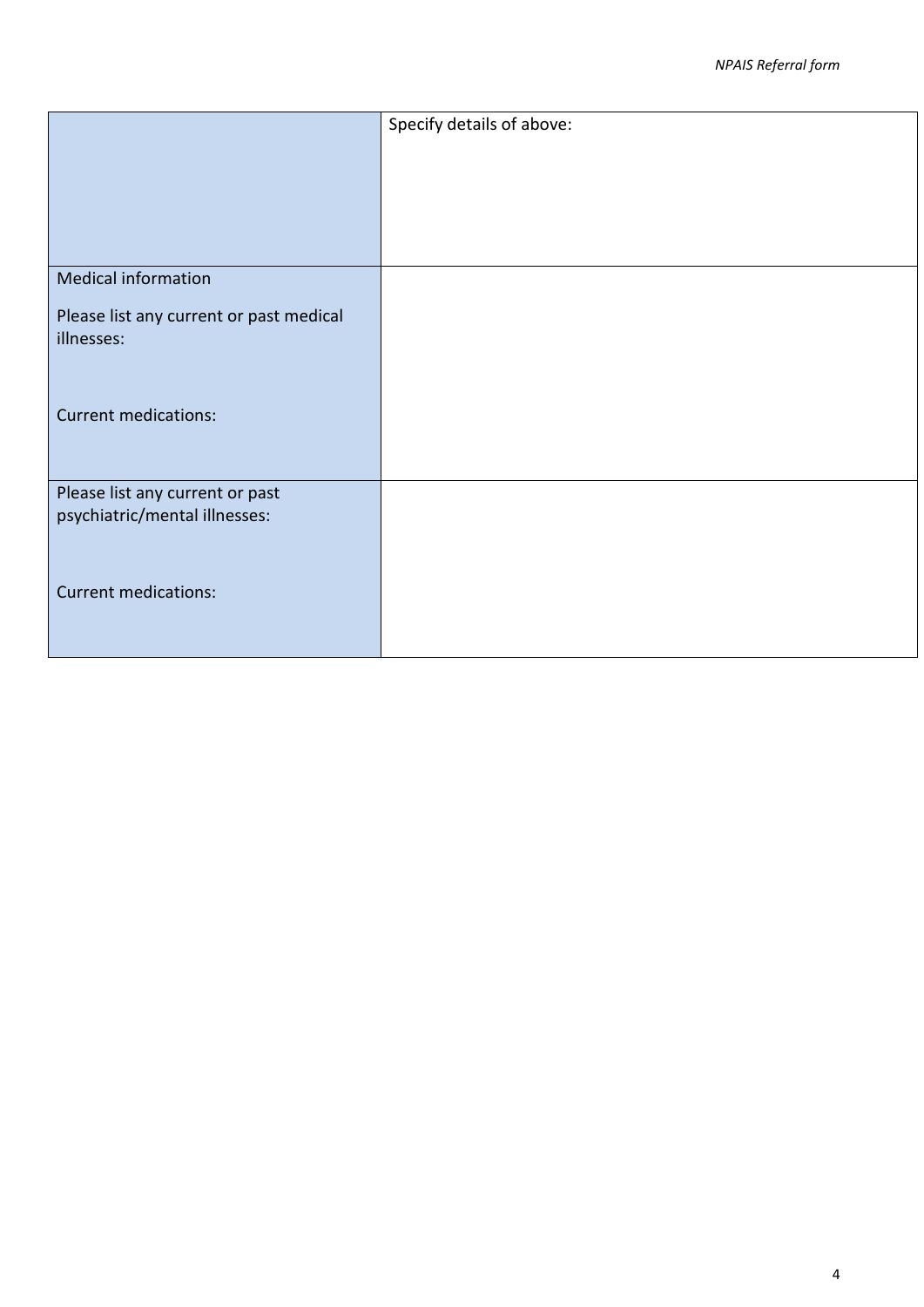| Current and previous substance use                                                      |              | Please list substances            |                            |                               |
|-----------------------------------------------------------------------------------------|--------------|-----------------------------------|----------------------------|-------------------------------|
| DO NOT COMPLETE THIS QUESTION if you are<br>also completing in Appendix 1: arbias NPAIS |              | Current use?                      |                            |                               |
| referral form                                                                           |              | Frequency of use?                 |                            |                               |
|                                                                                         |              | Interventions:                    |                            |                               |
|                                                                                         |              |                                   |                            |                               |
| Is the client involved with the                                                         |              | Please specify:                   |                            |                               |
| Department of Health and Human<br>Services (DHHS)?                                      |              |                                   |                            |                               |
|                                                                                         |              |                                   |                            |                               |
| Is there a history of violence or sexual<br>behaviours?                                 |              | Please specify any risk factors:  |                            |                               |
|                                                                                         |              | <b>Other Services Involved</b>    |                            |                               |
| Please list formal and informal supports involved:                                      |              |                                   |                            |                               |
| <b>Name of service</b>                                                                  | Service type | <b>Duration of</b><br>involvement | <b>Contact information</b> | <b>Consent to</b><br>contact? |
|                                                                                         |              |                                   |                            |                               |
|                                                                                         |              |                                   |                            |                               |
|                                                                                         |              |                                   |                            |                               |
|                                                                                         |              |                                   |                            |                               |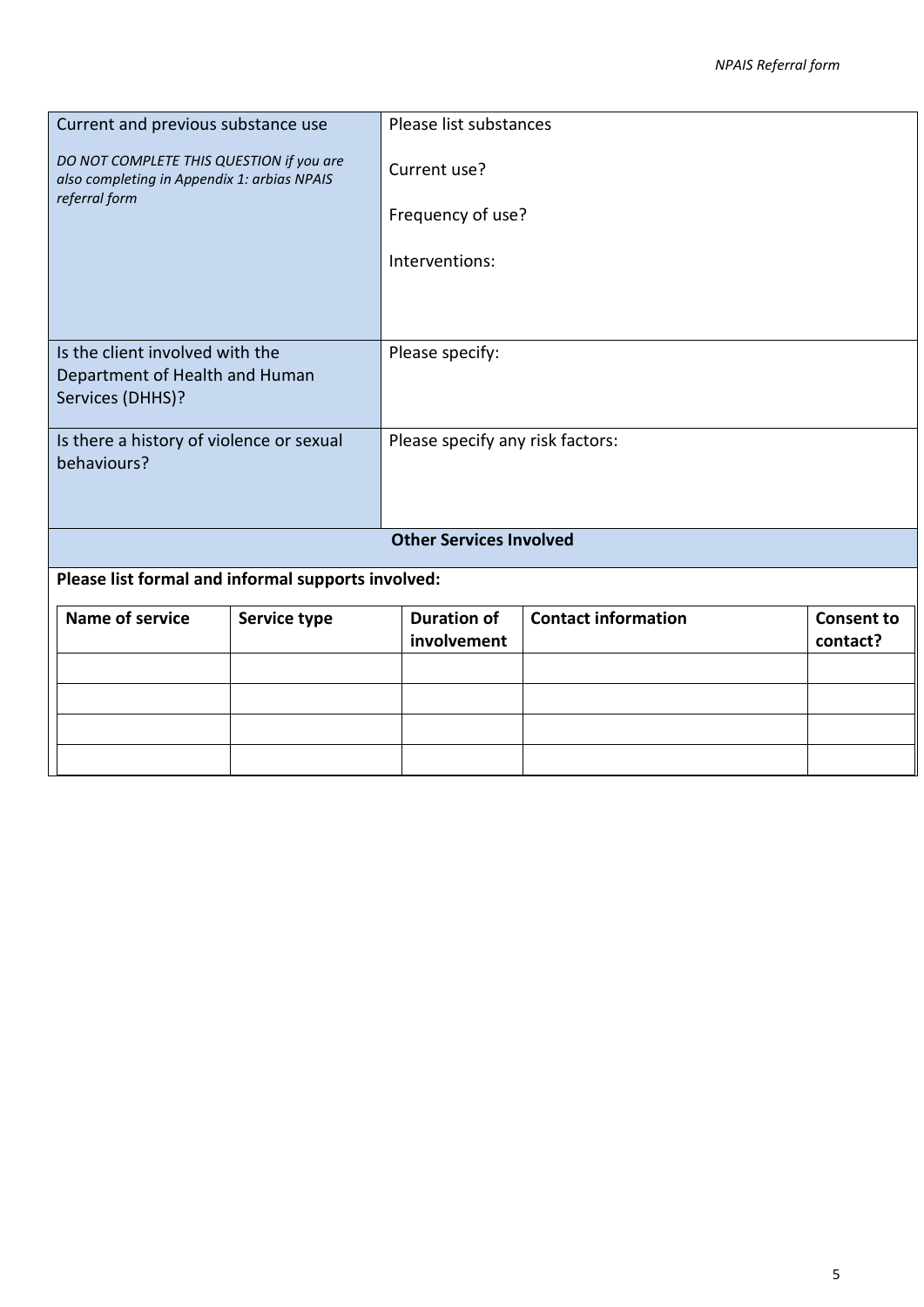## **MUST BE COMPLETED – Requirement of DHHS funding**

#### **Support Needs**

How often does the client need personal HELP or SUPERVISION with ACTIVITIES or PARTICIPATION in the following life areas?

| Life Areas                                                       | Unable to do OR always<br>need help in the area | Sometimes needs help<br>OR supervision in the<br>area | Does not need help in<br>this area but uses aides | Does not need help in<br>this area and does not<br>use aides |
|------------------------------------------------------------------|-------------------------------------------------|-------------------------------------------------------|---------------------------------------------------|--------------------------------------------------------------|
| Self care                                                        |                                                 |                                                       |                                                   |                                                              |
| Mobility                                                         |                                                 |                                                       |                                                   |                                                              |
| Communication                                                    |                                                 |                                                       |                                                   |                                                              |
| Interpersonal<br>interactions &<br>relationships                 |                                                 |                                                       |                                                   |                                                              |
| Learning, applying<br>knowledge and general<br>tasks and demands |                                                 |                                                       |                                                   |                                                              |
| Education                                                        |                                                 |                                                       |                                                   |                                                              |
| Community (civic) &<br>economic life                             |                                                 |                                                       |                                                   |                                                              |
| Domestic life                                                    |                                                 |                                                       |                                                   |                                                              |
| Working                                                          |                                                 |                                                       |                                                   |                                                              |

#### **Participation**

To what extent does the person participate in the following life areas?

| Life Areas                          | Fully | Partially | Not at all | Not known |
|-------------------------------------|-------|-----------|------------|-----------|
| Getting around outside              |       |           |            |           |
| <b>Using Transport</b>              |       |           |            |           |
| Maintaining family<br>relationships |       |           |            |           |
| Maintaining social<br>relationships |       |           |            |           |
| Recreation or leisure<br>activities |       |           |            |           |
| Working                             |       |           |            |           |
| Handling money                      |       |           |            |           |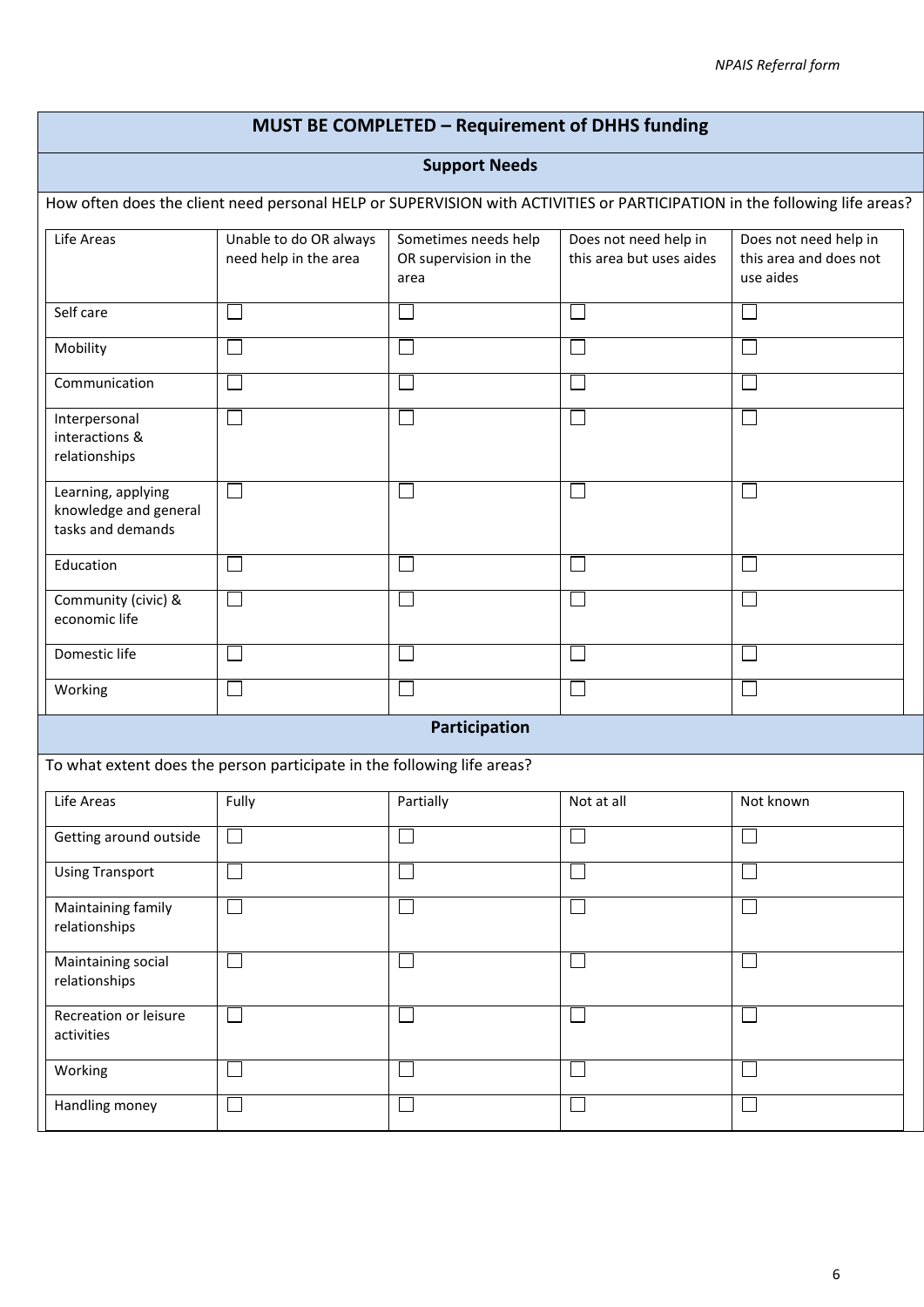# **Appendix:**

## **Neuropsychological Assessment & Intervention Services (NPAIS)**

*COMPLETING THIS FORM: to place a cross in a box, double click the mouse in the box and select "checked"* If the referral relates to a **legal matter** (excluding guardianship and administration), please refer to the **Private Clinic Referral Form**.

Referral urgency: **HIGH** ROUTINE

**Please note: HIGH** urgency referrals must include a cover letter addressed to the NPAIS Manager outlining the urgency of the nature and urgency of the referral.

| <b>Referral Question Section</b><br>Please answer ALL questions in this section                                                          |                                                                                                                                                                                                                              |  |
|------------------------------------------------------------------------------------------------------------------------------------------|------------------------------------------------------------------------------------------------------------------------------------------------------------------------------------------------------------------------------|--|
| Why are you referring the client<br>for a neuropsychological<br>assessment?                                                              |                                                                                                                                                                                                                              |  |
| What are the difficulties that the<br>client is currently experiencing<br>that you think may be related to<br>possible brain impairment? | Memory<br><b>Attention/Concentration Problems</b><br><b>Behavioral Concerns/Personality Changes</b><br>Problem Solving<br><b>Visual or Spatial Problems</b><br>Other (please specify)                                        |  |
| What areas of concern would<br>you like addressed in the<br>assessment report?                                                           | Recommendations/strategies for informal and formal supports<br>Access to services (housing, support agencies etc)<br>Please specify:<br>Administration order or Guardianship?<br>Please specify:<br>Other<br>Please specify: |  |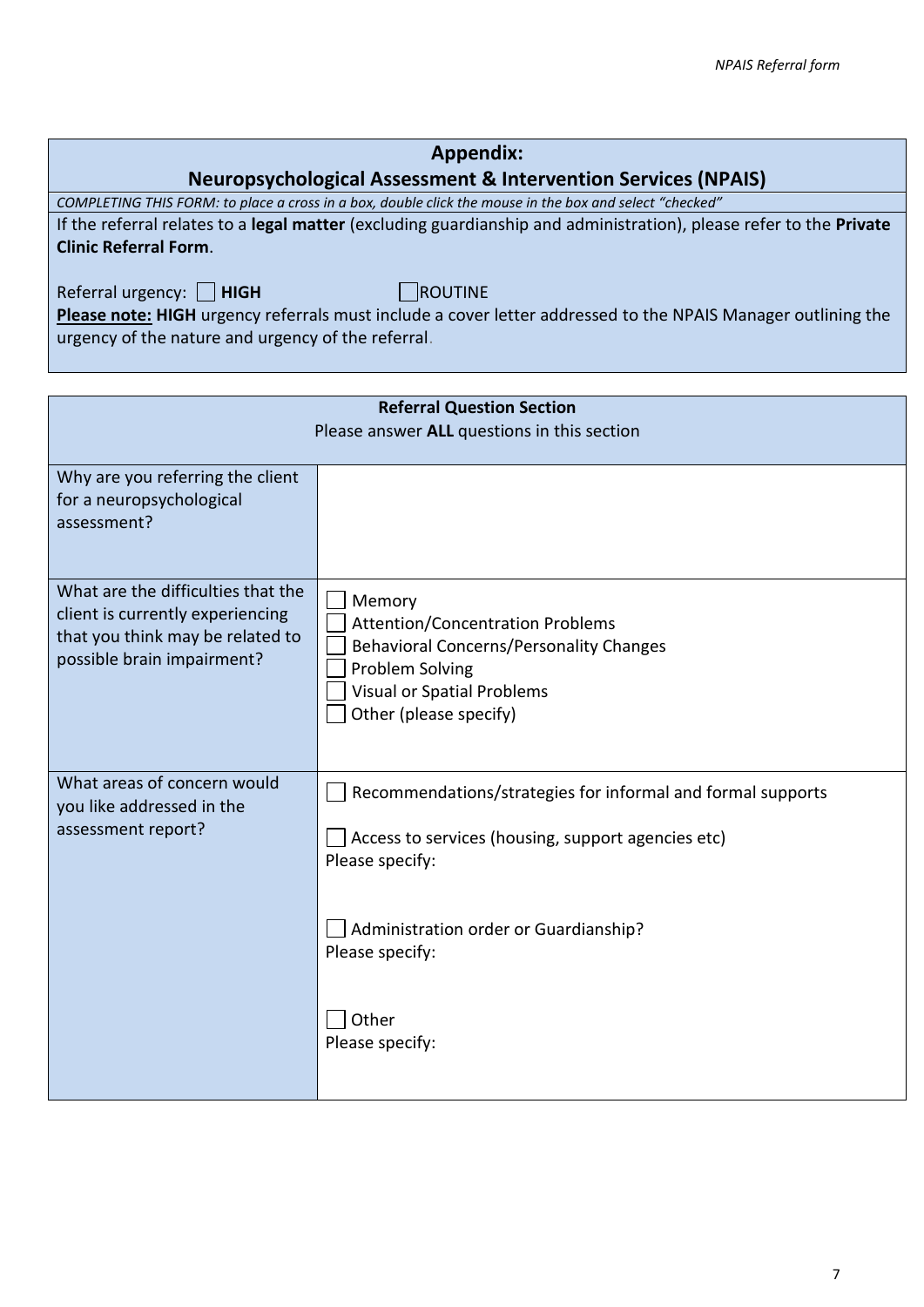| Is the report going to be used for<br>a particular purpose?                         | $\sqrt{\text{VCAT} - \text{Is there a hearing date set? Date}}$<br>Access to support services<br>Target Group Assessment (for disability funded services)<br>Behavioral support (e.g. Case Management, participation in community<br>programs etc)<br><b>Community Corrections Order (CCO)</b><br>Other (please specify) |
|-------------------------------------------------------------------------------------|--------------------------------------------------------------------------------------------------------------------------------------------------------------------------------------------------------------------------------------------------------------------------------------------------------------------------|
| Are there any risks to the<br>neuropsychologist? (Physical<br>aggression, triggers) | Please specify:                                                                                                                                                                                                                                                                                                          |

|                                                                                                                                                                                                                                                                                                                                 | Alcohol and Other Drug (AOD) History (complete only if applicable)                                                                                                                                                                                         |  |  |  |
|---------------------------------------------------------------------------------------------------------------------------------------------------------------------------------------------------------------------------------------------------------------------------------------------------------------------------------|------------------------------------------------------------------------------------------------------------------------------------------------------------------------------------------------------------------------------------------------------------|--|--|--|
| Please provide details in the table below: E.g. Alcohol, cannabis, amphetamines (e.g. speed, ice,), opiates (e.g.<br>heroin, morphine), cocaine, ecstasy, GHB, hallucinogens (e.g. LSD), benzodiazepines (e.g. Valium, Xanax),<br>inhalant's (e.g. paint, glue, petrol), or any other substance.<br><b>Substance of choice:</b> |                                                                                                                                                                                                                                                            |  |  |  |
| <b>Substance</b>                                                                                                                                                                                                                                                                                                                |                                                                                                                                                                                                                                                            |  |  |  |
| Age first used                                                                                                                                                                                                                                                                                                                  |                                                                                                                                                                                                                                                            |  |  |  |
| Age of first regular use                                                                                                                                                                                                                                                                                                        |                                                                                                                                                                                                                                                            |  |  |  |
| When last taken                                                                                                                                                                                                                                                                                                                 |                                                                                                                                                                                                                                                            |  |  |  |
| Total length of heavy use<br>(months/years)                                                                                                                                                                                                                                                                                     |                                                                                                                                                                                                                                                            |  |  |  |
| <b>Overdoses or loss of</b><br>consciousness?                                                                                                                                                                                                                                                                                   |                                                                                                                                                                                                                                                            |  |  |  |
| How often?                                                                                                                                                                                                                                                                                                                      |                                                                                                                                                                                                                                                            |  |  |  |
| How long?                                                                                                                                                                                                                                                                                                                       |                                                                                                                                                                                                                                                            |  |  |  |
| Has the client had any of the<br>following?                                                                                                                                                                                                                                                                                     | Neuropsychological/Cognitive Assessments<br>Brain Imaging (CT or MRI)<br>Psychological/Psychiatric Assessment or admissions<br>Alcohol or Substance detoxification/Rehabilitation<br>Please provide details and attach any relevant reports/ documentation |  |  |  |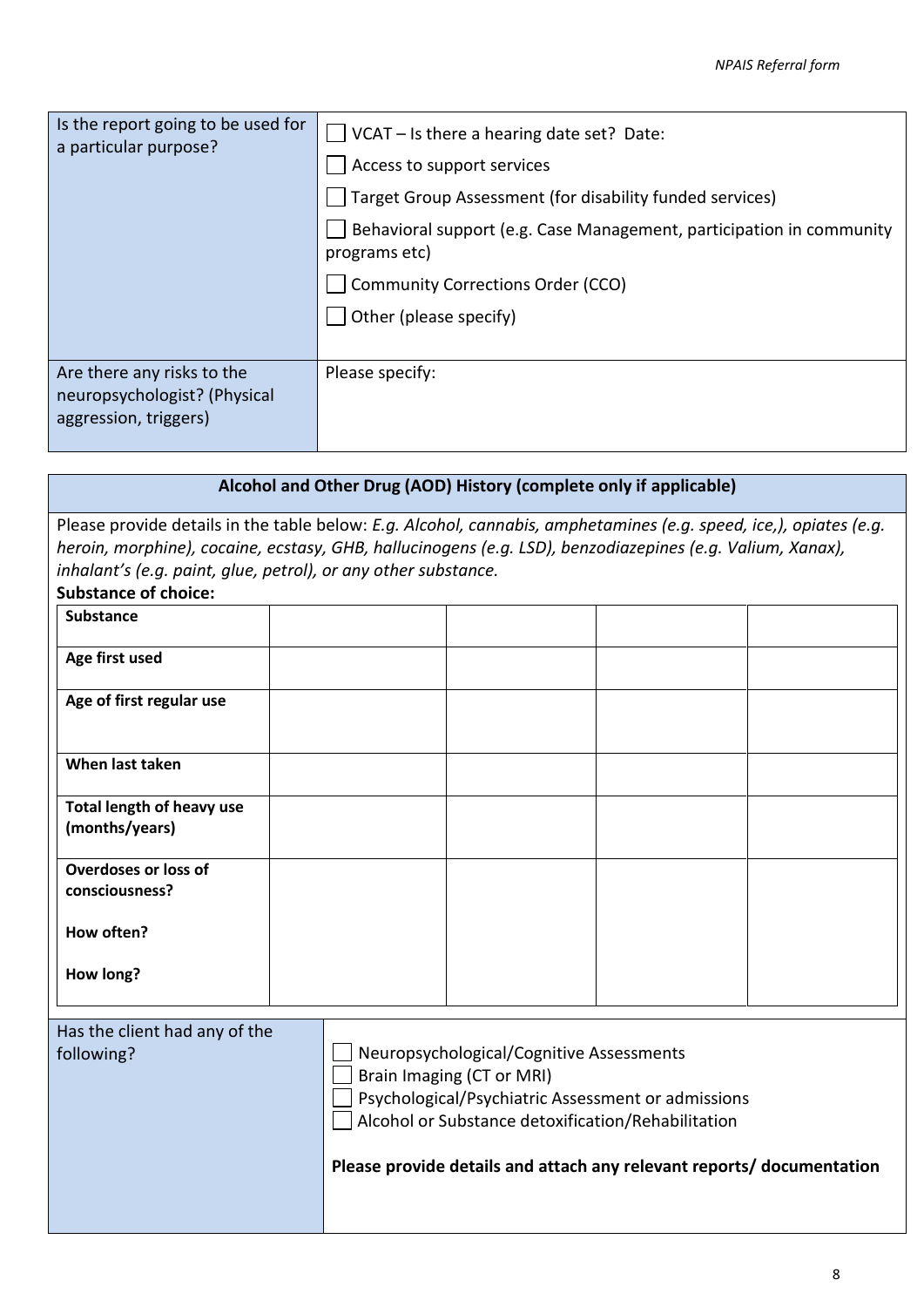| <b>Referrer Checklist</b>                                                       |                   |  |
|---------------------------------------------------------------------------------|-------------------|--|
| Please complete before submitted referral form                                  |                   |  |
| Have all questions in the<br><b>Referral Question Section</b><br>answered?      | lYes<br><b>No</b> |  |
| Have you attached any<br>supporting documents to the<br>application?            | Please specify:   |  |
| Have you sent the medical<br>information page (overleaf) to<br>the client's GP? | Yes<br><b>No</b>  |  |